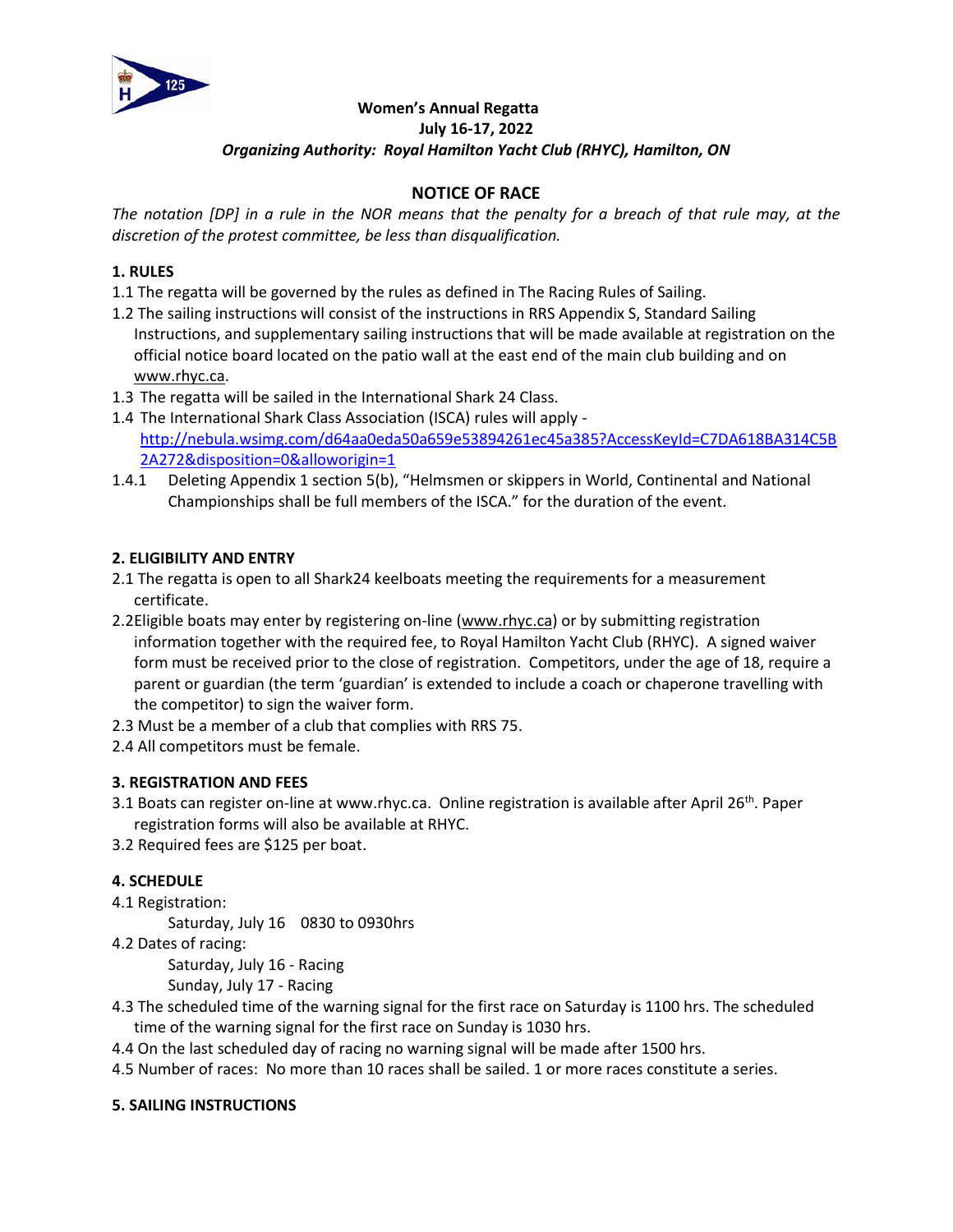

### **Women's Annual Regatta July 16-17, 2022** *Organizing Authority: Royal Hamilton Yacht Club (RHYC), Hamilton, ON*

5.1 Sailing Instructions will be posted online [\(www.rhyc.ca\)](http://www.rhyc.ca/). Copies will be available after 0800 on Saturday, July 16 at the registration desk.

# **6. THE VENUE**

6.1 The regatta is hosted by the Royal Hamilton Yacht Club. Racing will take place on Hamilton Harbour.

### **7. THE COURSES**

7.1 The courses to be sailed will appear in the sailing instructions as selected from Appendix S.

### **8. PENALTY SYSTEM**

A boat that has taken a penalty or retired under rule 31 or 44.1 shall complete an acknowledgment form at the protest desk within the protest time limit.

### **9. SCORING**

9.1 One race is required to be completed to constitute a series.

- 9.2(a) When fewer than five races have been completed, a boat's series score will be the total of her race scores.
	- (b) When five or more races have been completed, a boat's series score will be the total of her race scores excluding her worst score.

### **10.BERTHING**

10.1 Support boats will be assigned a berth or mooring area for the duration of the regatta. Such berth or mooring is subject to the terms and conditions for all boats using RHYC controlled facilities. [DP]

### **11. RADIO COMMUNICATION**

11.1 Except in an emergency, a boat that is racing shall not make voice or data transmissions and shall not receive voice or data communication that is not available to all boats. [DP]

### **12. PRIZES**

12.1 Prizes will be given to boats placing first, second and third and additional awards at the discretion of the OA.

### **13. DISCLAIMER OF LIABILITY**

13.1 Competitors participate in the regatta entirely at their own risk. See Rule 4, Decision to Race. The organizing authority will not accept any liability for material damage or personal injury or death sustained in conjunction with or prior to, during, or after the regatta.

### **14. INSURANCE**

14.1 Each participating boat shall be insured with valid third-party liability insurance with a minimum cover of one million dollars (\$1,000,000) per incident or the equivalent.

### **15. FURTHER INFORMATION**

15.1 Regatta Info: womensannualregatta@gmail.com Registration Info: [registration@rhyc.ca](mailto:registration@rhyc.ca)

15.2 Contact: Royal Hamilton Yacht Club,

Foot of MacNab Street North (555 Bay Street North) Hamilton, Ontario L8L 1H1 Phone: (905) 528-8464 Fax: (905) 528-2622